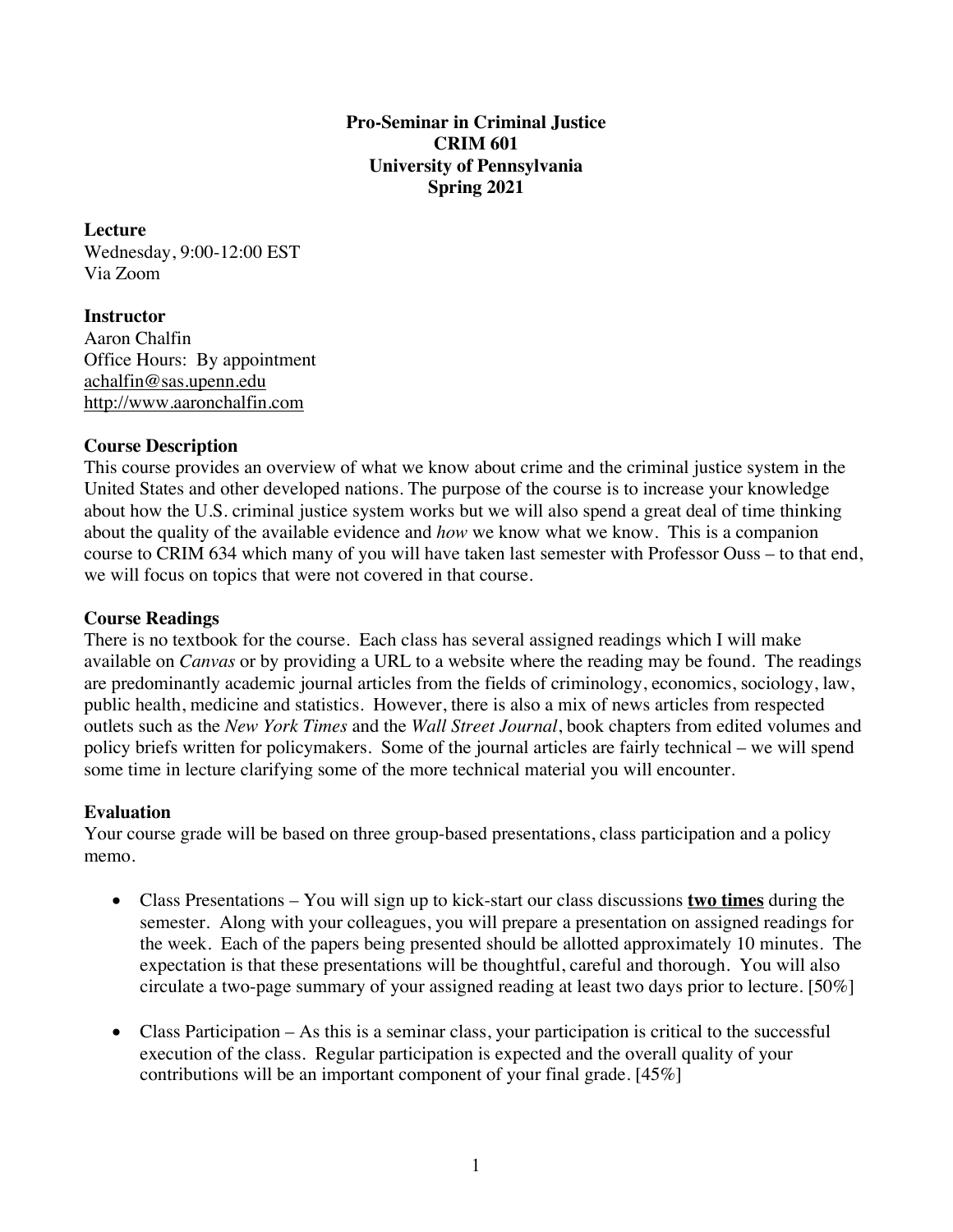• Biosketch – As this is an unusual year and I have not had the chance to meet you in person, I will ask that each of you send me a short biography about your background and academic interests.  $[5\%]$ 

### **Academic Integrity**

Students are expected to abide by the University of Pennsylvania Code of Academic Integrity, which is contained below. Additional information about expected standards of intellectual honesty can be found here: http://www.upenn.edu/academicintegrity/index.html

Since the University is an academic community, its fundamental purpose is the pursuit of knowledge. Essential to the success of this educational mission is a commitment to the principles of academic integrity. Every member of the University community is responsible for upholding the highest standards of honesty at all times. Students, as members of the community, are also responsible for adhering to the principles and spirit of the following Code of Academic Integrity.

### **Academic Dishonesty Definitions**

Activities that have the effect or intention of interfering with education, pursuit of knowledge, or fair evaluation of a student's performance are prohibited. Examples of such activities include but are not limited to the following definitions:

A. Cheating: Using or attempting to use unauthorized assistance, material, or study aids in examinations or other academic work or preventing, or attempting to prevent, another from using authorized assistance, material, or study aids. Example: using a cheat sheet in a quiz or exam, altering a graded exam and resubmitting it for a better grade, etc.

B. Plagiarism: Using the ideas, data, or language of another without specific or proper acknowledgment. Example: copying another person's paper, article, or computer work and submitting it for an assignment, cloning someone else's ideas without attribution, failing to use quotation marks where appropriate, etc.

C. Fabrication: Submitting contrived or altered information in any academic exercise. Example: making up data for an experiment, fudging data, citing nonexistent articles, contriving sources, etc.

D. Multiple submissions: submitting, without prior permission, any work submitted to fulfill another academic requirement.

E. Misrepresentation of academic records: Misrepresentation of academic records: misrepresenting or tampering with or attempting to tamper with any portion of a student's transcripts or academic record, either before or after coming to the University of Pennsylvania. Example: forging a change of grade slip, tampering with computer records, falsifying academic information on one's resume, etc.

F. Facilitating Academic Dishonesty: Knowingly helping or attempting to help another violate any provision of the Code. Example: working together on a take-home exam, etc.

G. Unfair Advantage: Attempting to gain unauthorized advantage over fellow students in an academic exercise. Example: gaining or providing unauthorized access to examination materials, obstructing or interfering with another student's efforts in an academic exercise, lying about a need for an extension for an exam or paper, continuing to write even when time is up during an exam, destroying or keeping library materials for one's own use., etc.

# **\* If a student is unsure whether his action(s) constitute a violation of the Code of Academic Integrity, then it is that student's responsibility to consult with the instructor to clarify any ambiguities.**s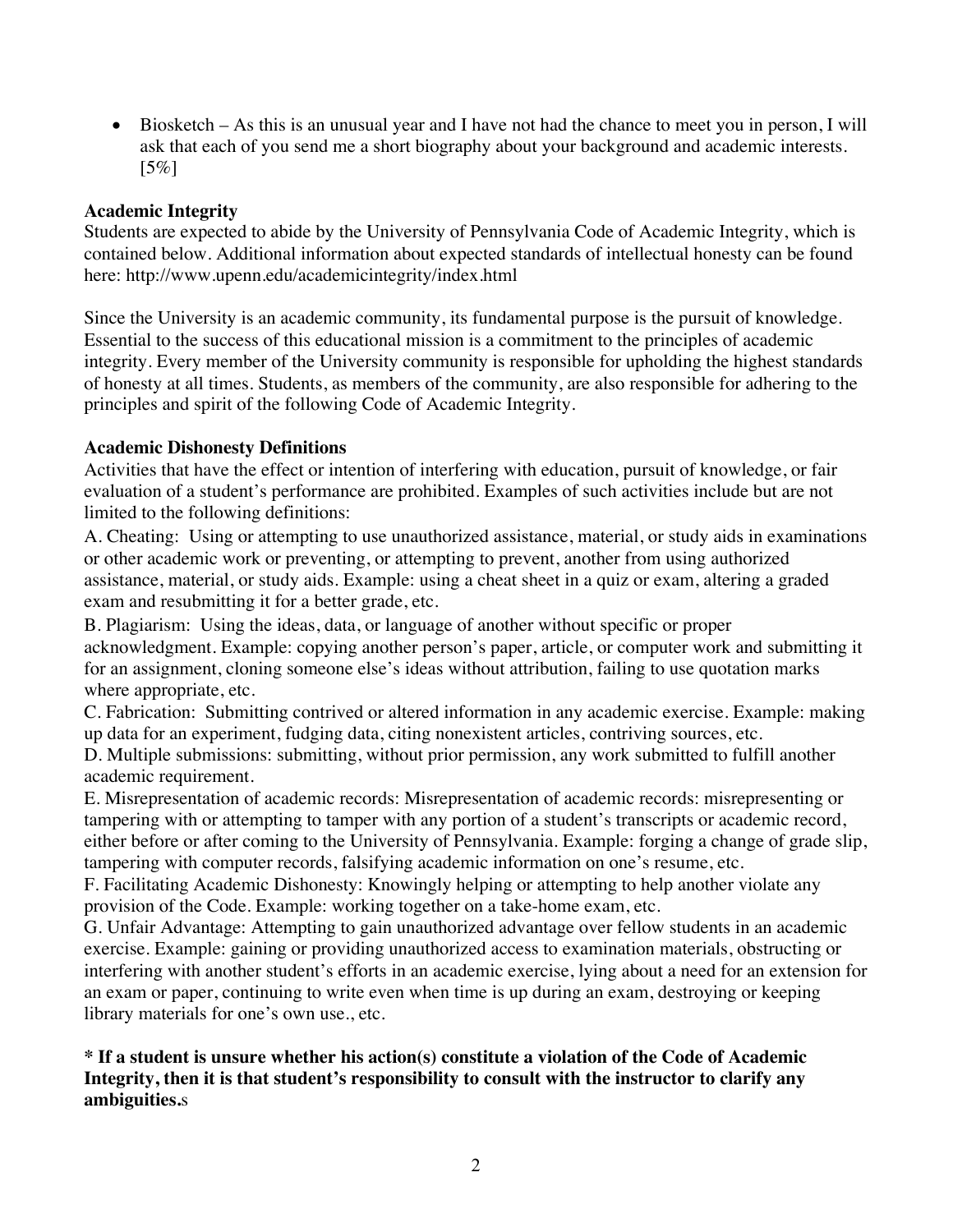### **Topics Covered and Reading List**

**Class #1: Introduction to the U.S. Criminal Justice System / Crime in the United States**

- Ø **The Nation's Two Crime Measures, Department of Justice, 2004, NCJ 122705.**
- Ø **Uniform Crime Reports, UCR Handbook, 2004 [read p. 7-40]**
- Ø **National Crime Victimization Survey, 2015.**

**Class #2: Evaluating Empirical Evidence – Research Design in the Social Sciences**

- Ø **Freedman, David (1991). "Statistical Models and Shoe Leather,"** *Sociological Methodology* **21: 291-313.**
- Ø **DiNardo, John E. and Jorn-Steffen Pischke (1997). "The Returns to Computer Use Revisited: Have Pencils Changed the Wage Structure Too?,"** *Quarterly Journal of Economics* **112(1): 291-303.**

### **Class #3: "Broken Windows" Policing**

- Ø **Article: Kelling, George L. and James Q. Wilson (1982). "Broken Windows: The Police and Neighborhood Safety,"** *The Atlantic***, March, 19-38.**
- Ø **MacDonald, John, Jeffrey Fagan and Amanda Geller (2016). "The Effects of Local Police Surges on Crime and Arrests in New York City,"** *PLoS one* **11(6).**
- Ø **Chalfin, Aaron, Michael LaForest and Jacob Kaplan (2020). "Can Precision Policing Reduce Gun Violence? Evidence from Gang Takedowns in New York City," Working Paper. [Guest Lecture: Mike LaForest, Penn State Criminology]**
- Ø Keizer, Kees, Siegwart Lindenberg and Linda Steg (2008). "The Spreading of Disorder," *Science* 322(5908): 1681-1685.
- Ø Braga, Anthony A. and Brenda J. Bond (2008). "Policing Crime and Disorder Hot Spots: A Randomized Controlled Trial," *Criminology* 46(3): 577-607.
- Ø Sullivan, Christopher M. and Zachary P. O'Keefe (2017). "Evidence that Curtailing Proactive Policing Can Reduce Major Crime," *Nature Human Behavior* 1: 730-737.
- Ø Ratcliffe, Jerry H., Elizabeth R. Groff, Evan T. Sorg and Cory P. Haberman (2015). "Citizens' Reactions to Hot Spots Policing: Impacts on Perceptions of Crime, Disorder, Safety and Police," *Journal of Experimental Criminology* 11: 393-417.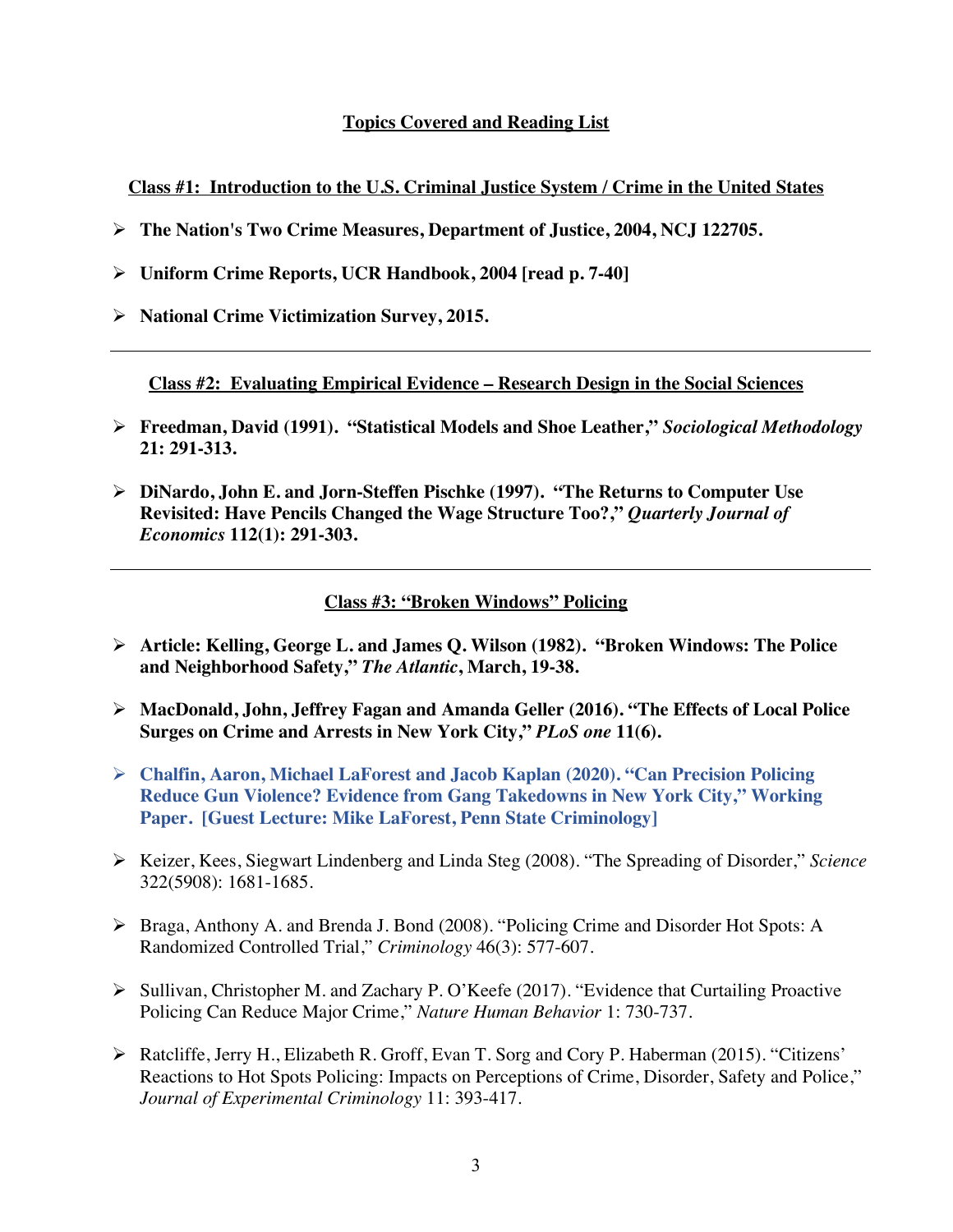#### **Class #4: Police Discrimination**

- Ø **Goel, Sharad, Justin M. Rao and Ravi Shroff (2016). "Precinct or Prejudice: Understanding Racial Disparities in New York City's Stop-and-Frisk Policy,"** *Annals of Applied Statistics* **10(1): 365-394.**
- Ø **Goncalves, Felipe and Steven Mello (2020). "A Few Bad Apples? Racial Bias in Policing,"**  *The American Economic Review***, forthcoming.**
- Ø Engel, Robin (2008). "A Critique of the Outcome Test in Racial Profiling Research," *Justice Quarterly* 25(1): 1-36.
- Ø Grogger, Jeffrey and Greg Ridgeway (2006). "Testing for Racial Profiling in Traffic Stops from Behind a Veil of Darkness," *Journal of the American Statistical Association* 101(475): 878-887.
- Ø West, Jeremy (2018). "Racial Bias in Police Investigations," Working Paper.
- Ø Brunson, Rod K. and Brian A. Wade (2019). "Oh Hell No, We Don't Talk to Police," *Criminology & Public Policy* 18(3): 623-648.

# **Class #5: Police Use of Force**

- Ø **Article: Mullainathan, Sendhil. "Police Killings of Blacks: Here is What the Data Say,"**  *The New York Times***, October 16, 2015.**
- Ø **Blog Post: Simonsohn, Uri. "Teenagers in Bikinis: Interpreting Police-Shooting Data," July 14, 2016.**
- Ø **Sierra-Arevalo, Michael. (2020). "American Policing and the Danger Imperative," Working Paper.**
- Ø **Fryer, Roland G. (2019). "An Empirical Analysis of Racial Differences in Police Use of Force,"** *Journal of Political Economy* **127(3): 1210-1261.**
- Ø Edwards, Frank, Hedwig Lee and Michael Esposito (2019). "Risk of Being Killed by Police Use of Force in the United States, By Age, Race-Ethnicity and Sex," *Proceedings of the National Academies of Science* 116(34): 16793-16798.
- Ø Quispe-Torreblanca, Edika G. and Neil Stewart (2019). "Causal Peer Effects in Police Misconduct," *Nature Human Behavior* 3(8): 797-807.
- Ø Ridgeway, Greg (2016). "Officer Risk Factors Associated with Police Shootings: A Matched Case-Control Study," *Statistics and Public Policy* 3(1): 1-6.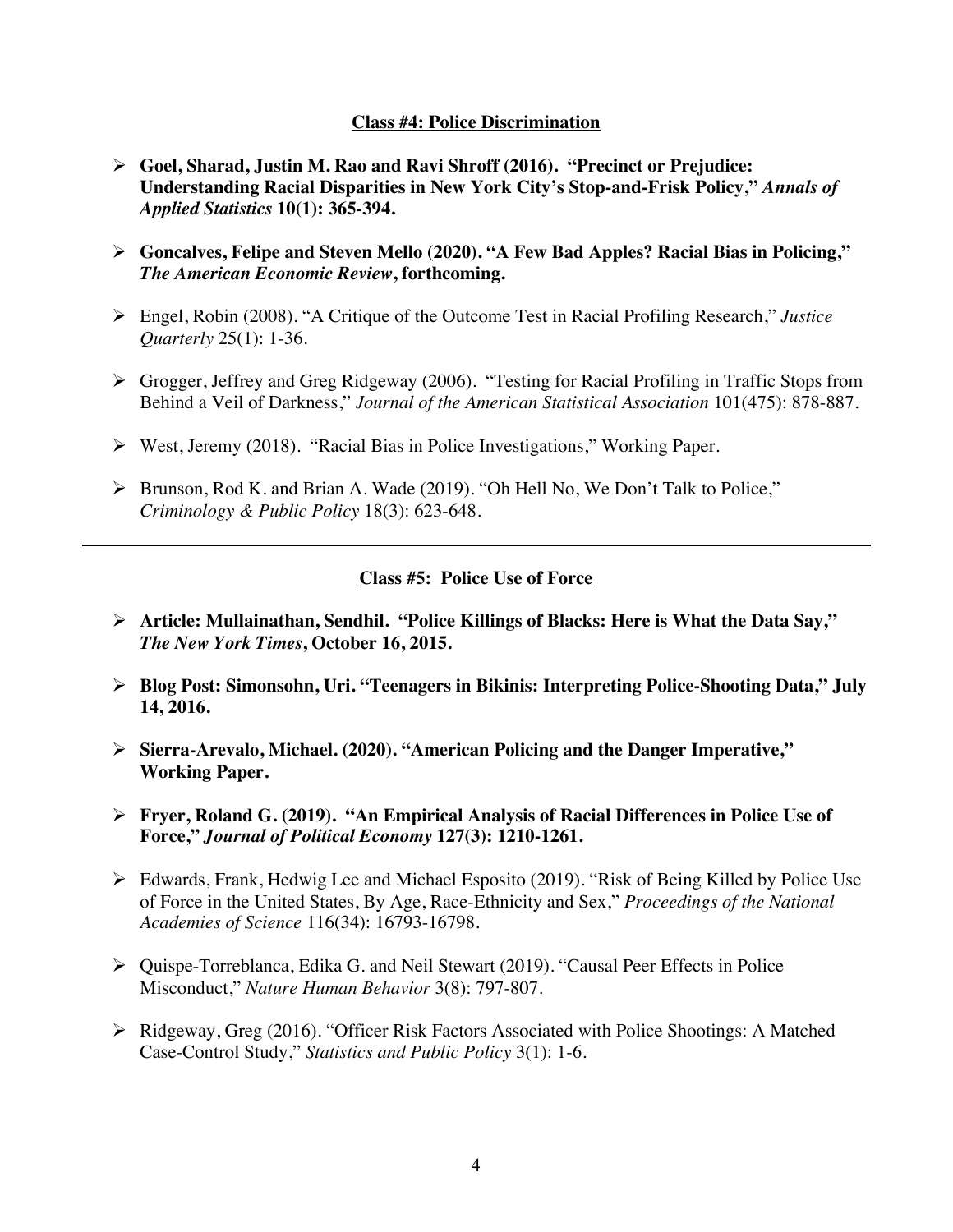### **Class #6: Police Reform I.**

- Ø **Walker, Samuel, Geoffrey P. Alpert and Dennis J. Kenney (2000). "Early Warning Systems for Police: Concept, History, and Issues,"** *Police Quarterly* **3(2).**
- Ø **Stoddard, Greg and Jens Ludwig (2020). "Title TBD: Predicting Police Misconduct," Working Paper [Guest Lecture: Greg Stoddard, University of Chicago Crime Lab]**
- Ø White, Michael D. and Robert J. Kane (2013). "Pathways to Career-Ending Police Misconduct: An Examination of Patterns, Timing and Organizational Responses to Officer Malfeasance in the NYPD," *Criminal Justice and Behavior* 40(11): 1301-1325.
- Ø Chalfin, Aaron and Jacob Kaplan (2020). "How Many Complaints Against Police Officers Can Be Abated By Incapacitating a Few Bad Apples," Working Paper.
- Ø Grunwald, Benjamin and John Rappaport (2019). "The Wandering Officer," *Yale Law Journal* 129.
- Ø Rappaport, John (2017). "How Private Insurers Regulate Police," *Harvard Law Review* 130: 1539.

# **Class #7: Police Reform II.**

- Ø **Alpert, Geoffrey, Karen Amendola, Emily Owens and David Weisburd (2018). "Can You Build a Better Cop? Experimental Evidence on Supervisory Strategies and Policing in the Community,"** *Criminology & Public Policy* **17(1): 41-87.**
- Ø **Goncalves, Felipe (2020). "Do Police Unions Increase Misconduct?," Working Paper. [Guest Lecture: Felipe Goncalves, UCLA Economics]**
- Ø Wood, George, Tom R. Tyler, and Andrew V. Papachristos (2020). "Procedural justice training reduces police use of force and complaints against officers." *Proceedings of the National Academy of Sciences* 117(18): 9815-9821.
- Ø Mummolo, Jonathan (2018). "Modern police tactics, police-citizen interactions, and the prospects for reform." *The Journal of Politics* 80(1): 1-15.
- Ø Chalfin, Aaron, Benjamin Hansen, Emily Weisburst and Morgan C. Williams Jr. (2020). "Police Force Size and Civilian Race," NBER Working Paper No. 28202.

# **Class #8: Technology and Policing**

Ø **Article: Hvistendahl, Mara. "Can Predictive Policing Prevent Crime Before It Happens?,"**  *Science Magazine***, September 28, 2016.**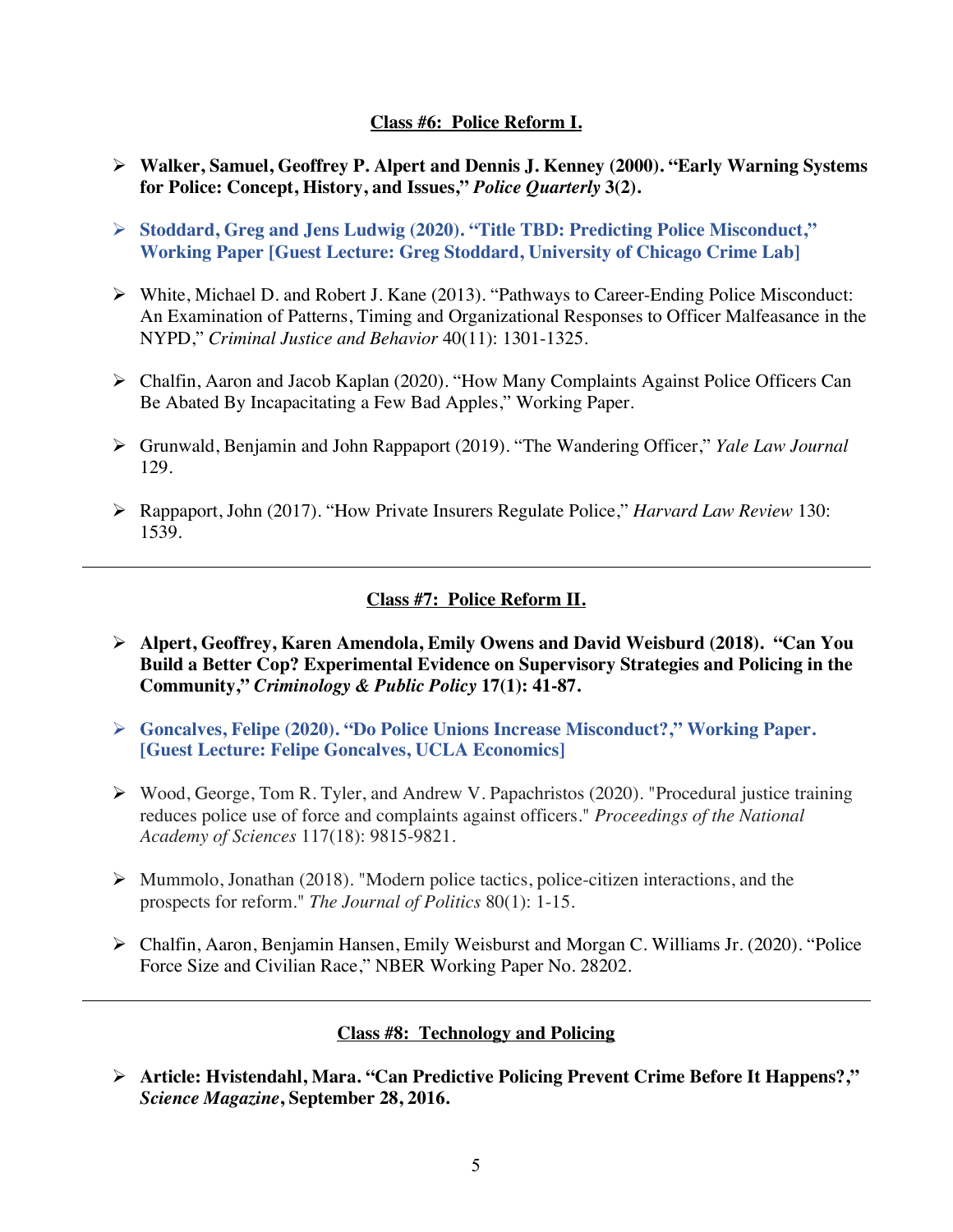- Ø **Jessica Saunders, Priscillia Hunt, and John S. Hollywood (2016). "Predictions put into practice: a quasi-experimental evaluation of Chicago's predictive policing pilot."** *Journal of Experimental Criminology***, 12: 347-371.**
- Ø **Kim, Taeho (2020). "Facilitating Police Reform: Body Cameras, Use of Force, and Law Enforcement Outcomes," Working Paper. [Guest Lecture: Taeho Kim, UChicago Economics]**
- Ø Barak Ariel, Alex Sutherland, Darren Henstock, Josh Young, Paul Drover, Jayne Sykes, Simon Megicks, and Ryan Henderson (2016). "Wearing body cameras increases assaults against officers and does not reduce police use of force: Results from a global multi-site experiment." *European Journal of Criminology*, 13(6): 744-755.
- Ø Unknown authors. (2020). "Body Worn Cameras, Lawful Police Stops, and NYPD Officer Compliance: A Cluster Randomized Controlled Trial," Working Paper.
- Ø Hunt, Priscilia, Jessica Saunders and John S. Hollywood (2014). "Evaluation of the Shreveport Predictive Policing Experiment," RAND Corporation.
- Ø Casady, T. K., Cottingham, I., Ramírez, J. P., Samal, A., Tomkins, A. J., Farrell, K., ... & Shank, N. (2015). A Randomized-Trial Evaluation of a Law Enforcement Application for Smartphones and Laptops that Uses GIS and Location-Based Services' to Pinpoint Persons-of-Interest, NIJ Report.

# **Class #9: Incentives and Policing**

- Ø **Chalfin, Aaron and Felipe Goncalves (2020). "The Pro-Social Motivations of Police Officers," Working Paper.**
- Ø **Schwartz, Joanna (2020). "Allocating the Costs of Police Misconduct Litigation: Available Evidence and a Research Agenda," Arnold Ventures White Paper.**
- Ø **Makowsky, Michael D. (2020). "Revenue-Motivated Law Enforcement: Evidence, Consequences, and Policy Solutions," Arnold Ventures White Paper.**
- Ø Makowsky, Michael D. and Thomas Stratmann (2009). "Political Economy at Any Speed: What Determines Traffic Citations?," *The American Economic Review* 99 (1), 509–27.
- Ø Kelly, Brian D. and Maureen Kole (2015). "The Effects of Asset Forfeiture on Policing: A Panel Approach," *Economic Inquiry* 54(1): 558-575.
- Ø Bove, Vincenzo and Evelina Gavrilova (2017). "Police Officer on the Frontline or Soldier? The Effect of Police Militarization on Crime," *American Economic Journal: Economic Policy* 9(3): 1-18.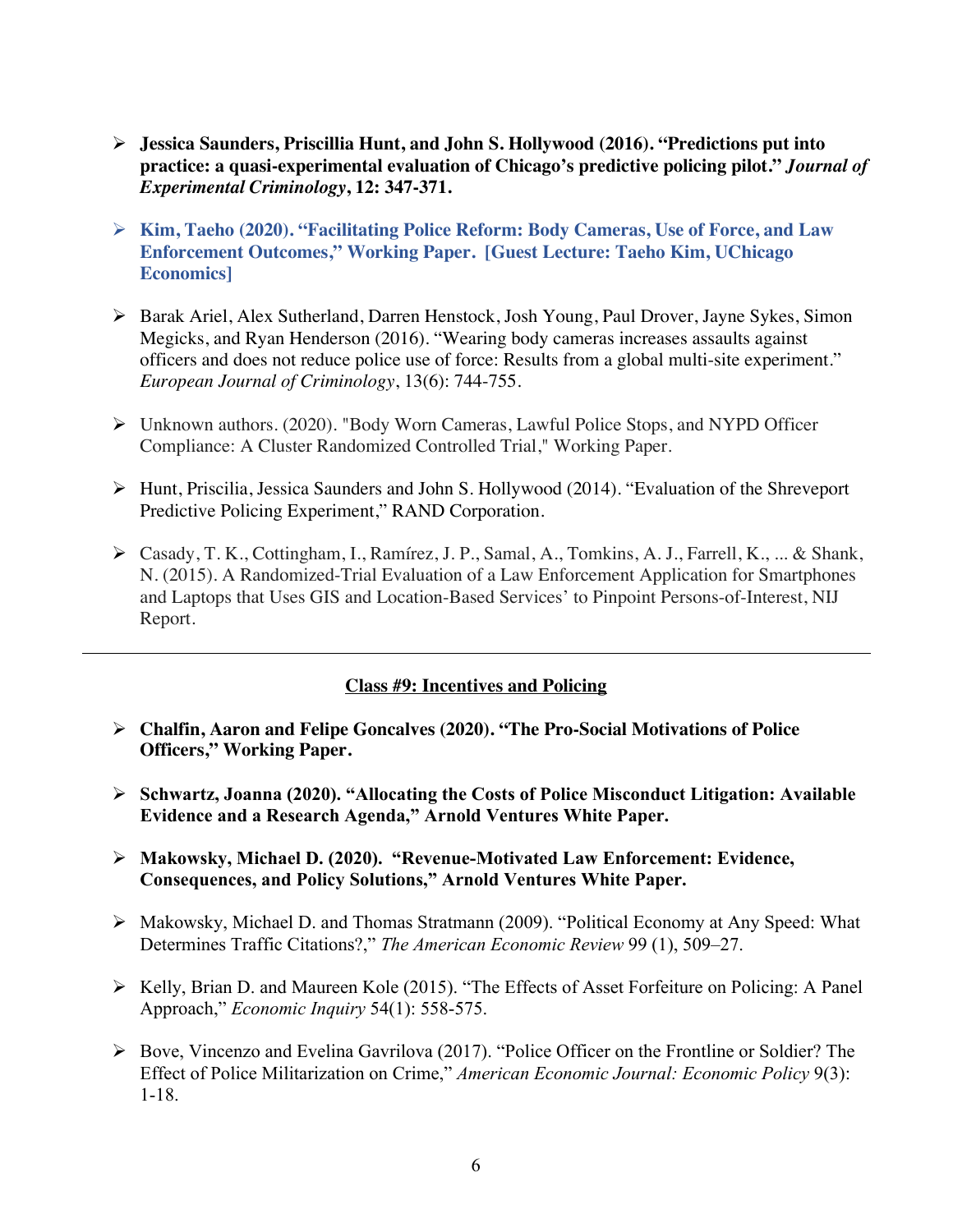#### **Class #10: Alternatives to Policing**

- Ø **Chalfin, Aaron, Benjamin Hansen, Jason Lerner and Lucie Parker (2019). "Reducing Crime Through Environmental Design: Evidence from a Randomized Experiment of Street Lighting in New York City,"** *Journal of Quantitative Criminology***, forthcoming [Guest lecture: Me]**
- Ø **Heller, Sara B., Anuj K. Shah, Jonathan Guryan, Jens Ludwig, Sendhil Mullainathan, and Harold A. Pollack. "Thinking, fast and slow? Some field experiments to reduce crime and dropout in Chicago."** *The Quarterly Journal of Economics* **132, no. 1 (2017): 1-54.**
- Ø Branas, C. C., South, E., Kondo, M. C., Hohl, B. C., Bourgois, P., Wiebe, D. J., and MacDonald, J. M. (2018). "Citywide cluster randomized trial to restore blighted vacant land and its effects on violence, crime, and fear," *Proceedings of the National Academy of Sciences*, 115(12):2946– 2951.
- Ø Sharkey, Patrick, Gerard Torrats-Espinosa, and Delaram Takyar (2017). "Community and the Crime Decline: The Causal Effect of Local Nonprofits on Violent Crime." *American Sociological Review* 82(6): 1214-1240.
- Ø Fone, Zachary S., Joseph J. Sabia and Resul Cesur (2019). "Do Minimum Wage Increases Reduce Crime?," NBER Working Paper No. 25647.
- Ø Braga, Anthony A. and David L. Weisburd (2012). "The Effects of "Pulling Levers" Focused Deterrence Strategies on Crime," Campbell Systematic Reviews.

### **Class #11: Bail and Pre-Trial Detention**

- Ø **Article: Pinto, Nick. "The Bail Trap,"** *The New York Times***, August 13, 2015.**
- Ø **Article: Dewan, Shalia. "When Bail is Out of Defendant's Reach, Other Costs Mount,"** *The New York Times***, June 10, 2015**
- Ø **Article: Fertig, Beth. "City's Jail Population Rises After Bail Reform Gets a Rewrite,"**  *Gothamist***, December 21, 2020.**
- Ø **Stevenson, Megan (2016). "Distortion of Justice: How the Inability to Pay Bail Affects Case Outcomes,"** *The Journal of Law, Economics, and Organization* **34(4): 511-542.**
- Ø **Ouss, Aurelie and Megan Stevenson (2020). ""Bail, Jail, and Pretrial Misconduct: The Influence of Prosecutors," Working Paper. [Guest Lecture: Aurelie Ouss, UPenn Criminology]**
- Ø Stevenson, Megan and Jennifer Doleac (2020). "Algorithmic Risk Assessment in the Hands of Humans," Working Paper.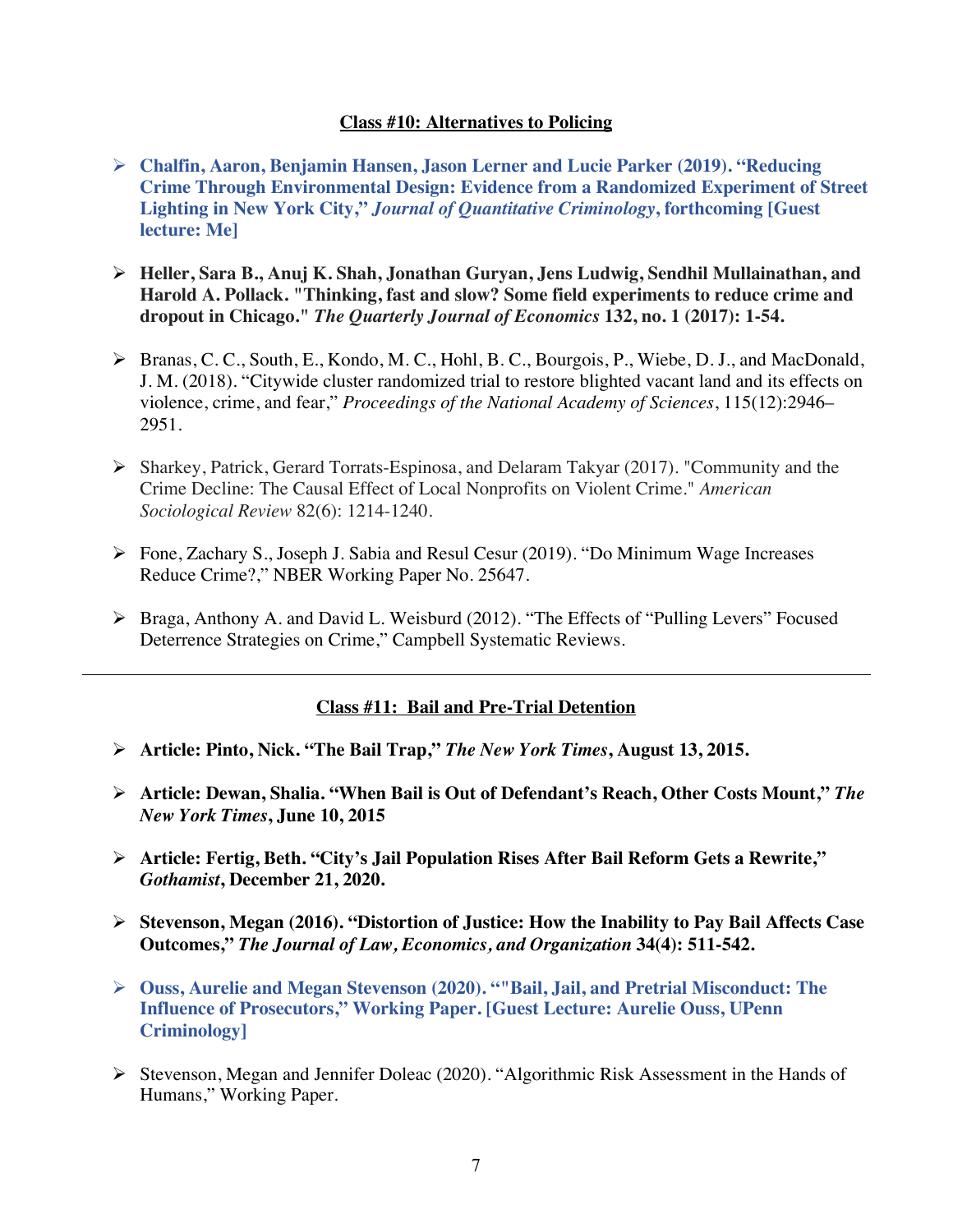- $\triangleright$  Leslie, Emily and Nolan G. Pope (2017). "The Unintended Impact of Pretrial Detention on Case Outcomes: Evidence from New York City Arraignments," *The Journal of Law & Economics* 60(3): 529-557.
- $\triangleright$  Dobbie, Will, and Crystal Yang (2019). "Proposals for Improving the U.S. Pretrial System." *Brookings Institution*.

### **Class #12a: Domestic Violence**

- Ø **Article: Mueller, Benjamin and Al Baker. "A Familiar Pattern in a Spouse's Final Act,"**  *The New York Times***, April 9, 2016.**
- Ø **Chin, Yoo-Mi and Scott Cunningham (2019). "Revisiting the Effect of Warrantless Domestic Violence Arrests on Intimate Partner Homicides,** *Journal of Public Economics*  **179.**
- Ø Davis, Robert C., Christopher D. Maxwell and Bruce Taylor (2006). "Preventing Repeat Incidents of Family Violence: Analysis of Data from Three Field Experiments," *Journal of Experimental Criminology* 2(2): 183-210.
- Ø Mills, Linda G., Briana Barocas, Robert P. Butters and Barak Ariel (2019). "A Randomized Controlled Trial of Restorative Justice-Informed Treatment for Domestic Violence Crimes," *Nature Human Behavior* 3: 1284-1294.

#### **Class #12b: Underground Sex Markets**

- Ø **Article: Kaplan, Joshua and Joaquin Sapien. "NYPD Cops Cash in on Sex Trade Arrests with Little Evidence, While Black and Brown New Yorkers Pay the Price," Propublica, December 7th, 2020.**
- Ø **Cunningham, Scott and Manisha Shah (2018). "Decriminalizing Indoor Prostitution: Implications for Sexual Violence and Public Health,"** *The Review of Economic Studies* **85(3): 1683-1715.**
- Ø Jakobsson, Nikas and Andreas Kotsdam (2013). "The Law and Economics of International Sex Slavery: Prostitution Laws and Trafficking for Sexual Exploitation," *European Journal of Law and Economics* 35: 87-107.

#### **Class #13a: Ex-Offenders**

Ø **Article: Doleac, Jennifer. "More Job Opportunities, Less Recidivism,"** *Real Clear Policy***, December 15, 2016.**